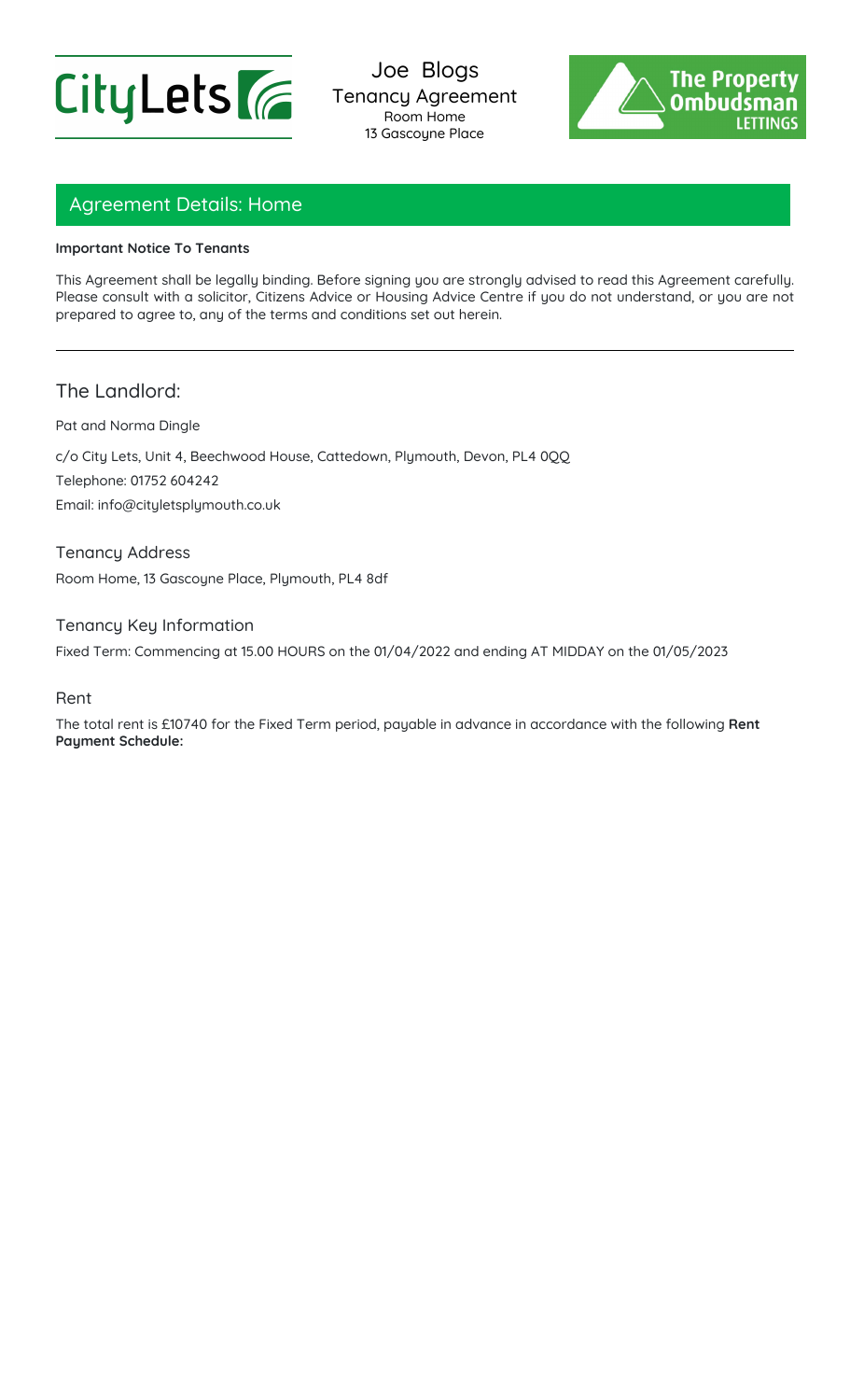# Rent Payment Schedule:

| Item: | <b>Payment Date</b> | Monthly Payment<br>Amount (£) | Number of Monthly<br>Payments: |
|-------|---------------------|-------------------------------|--------------------------------|
| Rent  | 01/04/2022          | £895.00                       | 1st                            |
| Rent  | 01/05/2022          | £895.00                       | 2nd                            |
| Rent  | 01/06/2022          | £895.00                       | 3rd                            |
| Rent  | 01/07/2022          | £895.00                       | 4th                            |
| Rent  | 01/08/2022          | £895.00                       | 5th                            |
| Rent  | 01/09/2022          | £895.00                       | 6th                            |
| Rent  | 01/10/2022          | £895.00                       | 7th                            |
| Rent  | 01/11/2022          | £895.00                       | 8th                            |
| Rent  | 01/12/2022          | £895.00                       | 9th                            |
| Rent  | 01/01/2023          | £895.00                       | 10th                           |
| Rent  | 01/02/2023          | £895.00                       | 11th                           |
| Rent  | 01/03/2023          | £895.00                       | 12th                           |

The Rent is payable to:

| <b>Bank Name</b>    | Lloyds TSB                        | Account name | <b>CITY LETS</b><br>PLYMOUTH LTD<br><b>CLIENTS</b> |
|---------------------|-----------------------------------|--------------|----------------------------------------------------|
| <b>Bank address</b> | Royal Parade,<br>Plymouth, PL11DS | Account no   | 88212563                                           |
| Payment ref:        | JBlogsRHome13Gasc<br>oyne Place   | Sort code    | 30-96-68                                           |
| <b>IBAN</b>         | GB92 LOYD 30966<br>888212563      | <b>BIC</b>   | LOYDGB21082                                        |

The Rent does not include: WATER, GAS, ELECTRICITY, BROADBAND, TV LICENCE OR ANY AND ALL COUNCIL TAX OR TAX REPLACING IT.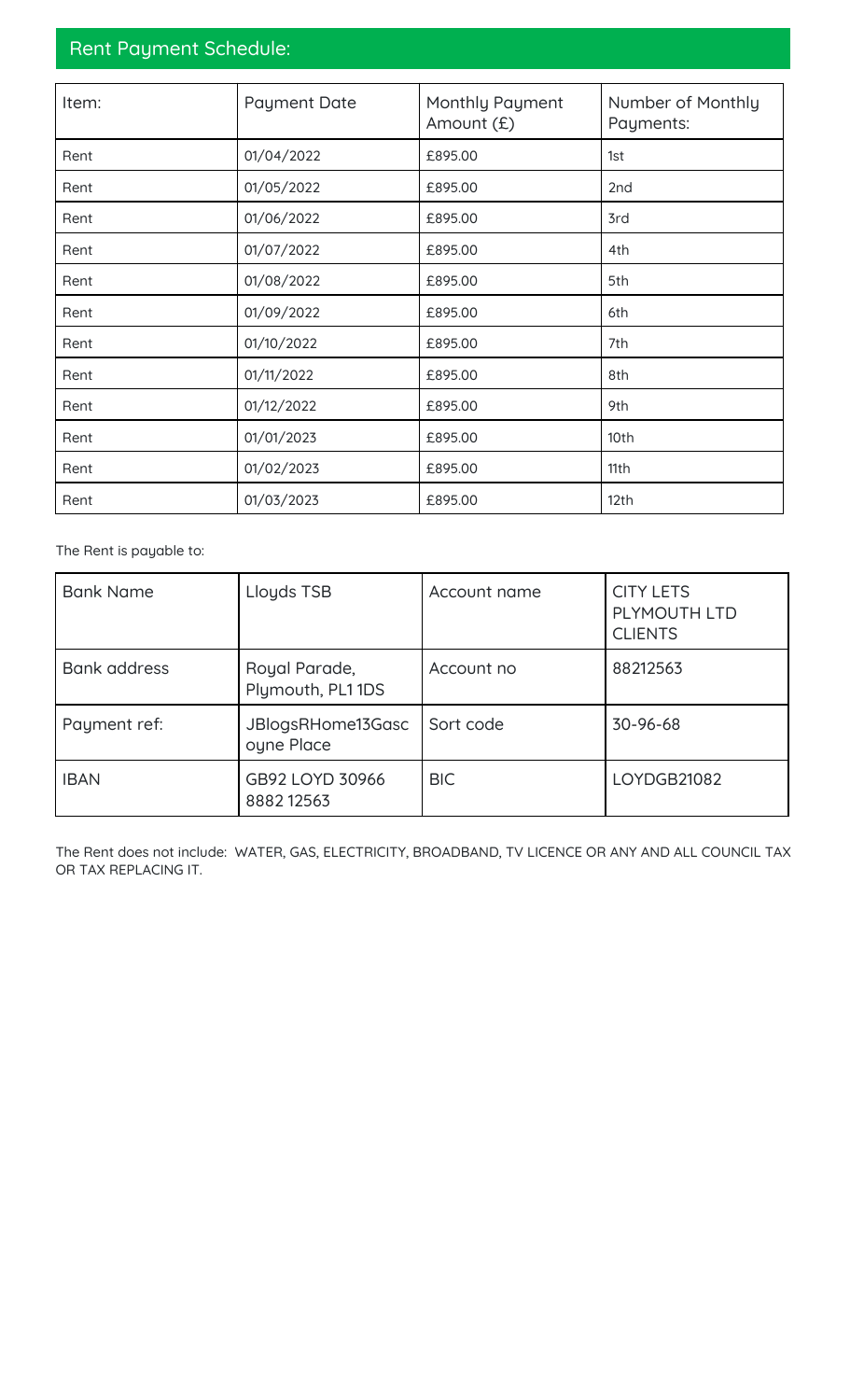# Tenancy Terms & Conditions

# **Deposit**

#### Deposit amount £895.0

Within 30 days of booking we will require either:

- 1 Signed & completed documentation from a Guarantor who will pay your rent if you fail to do so, or pay for any damage.
- 2 A Security Deposit no less than one month's rent (based on the September figure shown above)

## The Landlord and the Tenant agree that:-

- 1 This is a Fixed Term Tenancy subject to the terms and conditions set out in this Agreement
- 2 The Landlord hereby agrees with the Tenant that the Tenant shall quietly possess and enjoy the Property during the Term without interruption from the Landlord subject to the Tenant paying the rent and performing and observing the terms and conditions set out in this Agreement
- 3 The Landlord may bring the tenancy to an end by serving on the Tenant a formal written Notice Seeking Possession under Section 8 of the Housing Act 1988 (as amended) ("the 1988 Act") on grounds 2, 3, 4, 5, 6, 7 or 8 in Part 1 of Schedule 2 to 1988 Act or on grounds 10, 11, 12, 13, 14, 15, 16 or 17 in Part 2 of the 1988 Act.
- 4 At the commencement of the tenancy granted by this Tenancy Agreement, the Tenant will provide details of a suitable Home Owner Guarantor who will enter into a Guarantor Agreement on commencement of the tenancy and whose obligations under the Guarantor Agreement shall continue throughout the term fixed by this agreement OR provide a Security Deposit OR should the Landlord in his sole discretion so require, the Tenant will provide details of both a Home Owner Guarantor and provide the requisite Security DepositReference to the singular in this Tenancy Agreement shall include the plural and vice versa and reference to one gender shall include the other.

#### Management Regulations

- 1 The Tenant shall comply with the rules and regulations reasonably required by the Landlord for the proper management of the Property.
- 2 The Landlord is entitled to assume that the Tenant understands and acknowledges and agrees to comply with the contents of any sign or sign or notice or notices that the Landlord shall from time to time post in the Communal Areas for the attention of the tenants relating to the management regulations. It is the Tenant's responsibility to ensure that he is aware of any signs and/or notices as the Landlord shall from time to time place in the Property for the attention of the tenants.

## Address for service

- 1 The address for service of documents and notices on the Landlord is set out on page 1
- 2 Notices are sufficiently served on the Tenant if left at the Property marked for the attention of the Tenant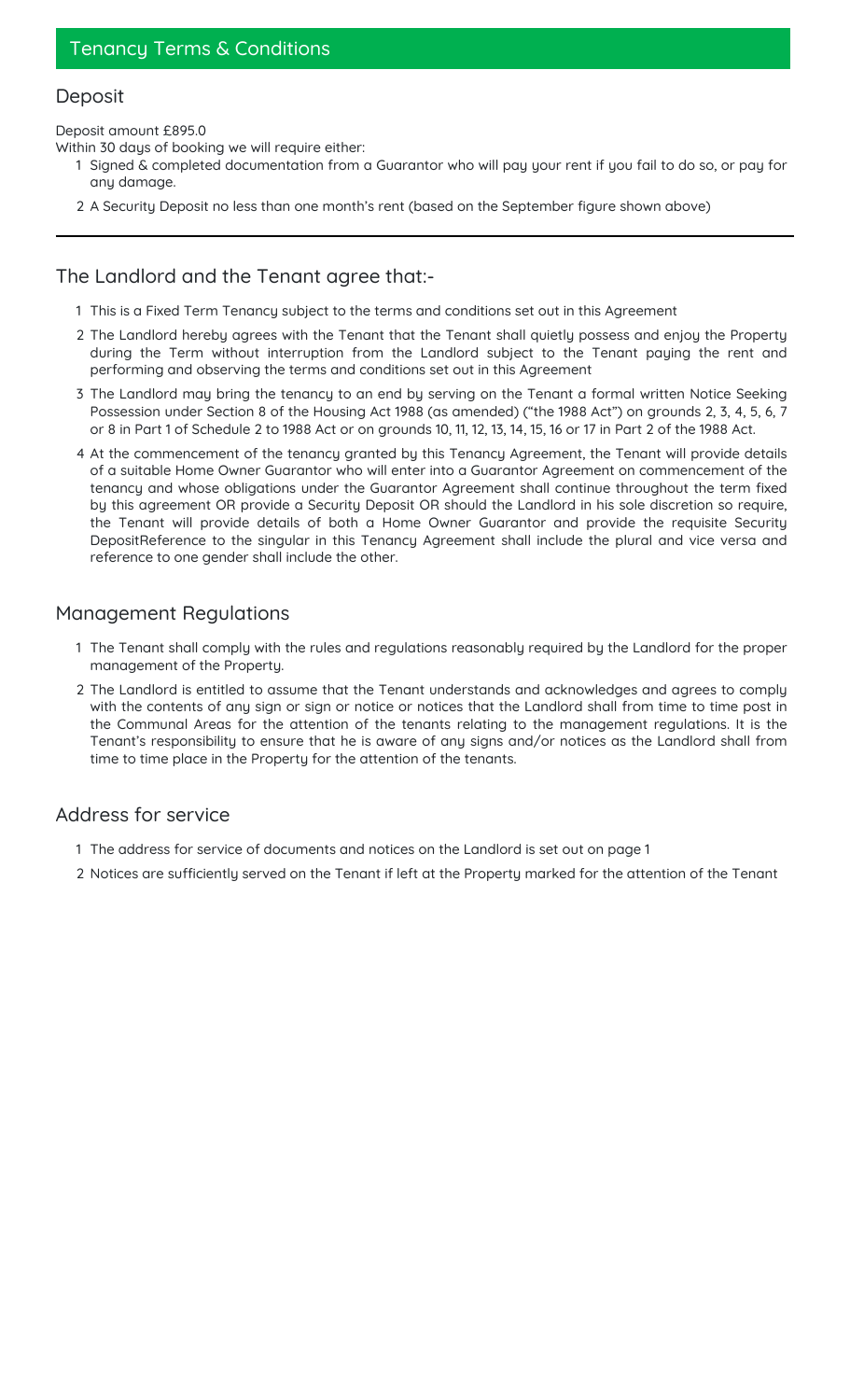## The Landlord and the Tenant agree that:-

- 1 This is a Fixed Term Tenancy subject to the terms and conditions set out in this Agreement
- 2 The Landlord hereby agrees with the Tenant that the Tenant shall quietly possess and enjoy the Property during the Term without interruption from the Landlord subject to the Tenant paying the rent and performing and observing the terms and conditions set out in this Agreement
- 3 The Landlord may bring the tenancy to an end by serving on the Tenant a formal written Notice Seeking Possession under Section 8 of the Housing Act 1988 (as amended) ('the 1988 Act') on grounds 1, 2, 3, 4, 5, 6, 7 or 8 in Part 1 of Schedule 2 to 1988 Act or on grounds 10, 11, 12, 13, 14, 15, 16 or 17 in Part 2 of the 1988 Act.
- 4 At the commencement of the tenancy granted by this Tenancy Agreement, the Tenant will provide details of a suitable Home Owner Guarantor who will enter into a Guarantor Agreement on commencement of the tenancy and whose obligations under the Guarantor Agreement shall continue throughout the term fixed by this agreement OR provide a Security Deposit OR should the Landlord in his sole discretion so require, the Tenant will provide details of both a Home Owner Guarantor and provide the requisite Security Deposit
- 5 Reference to the singular in this Tenancy Agreement shall include the plural and vice versa and reference to one gender shall include the other.

## Management Regulations

- 1 The Tenant shall comply with the rules and regulations reasonably required by the Landlord for the proper management of the Property.
- 2 The Landlord is entitled to assume that the Tenant understands and acknowledges and agrees to comply with the contents of any sign or sign or notice or notices that the Landlord shall from time to time post in the Communal Areas for the attention of the tenants relating to the management regulations. It is the Tenant's responsibility to ensure that he is aware of any signs and/or notices as the Landlord shall from time to time place in the Property for the attention of the tenants.

#### Address for service

- 1 The address for service of documents and notices on the Landlord is set out on page 1
- 2 Notices are sufficiently served on the Tenant if left at the Property marked for the attention of the Tenant

## Landlord's Furniture and Effects

1 This tenancy includes use of the Landlord's fixtures and fittings. At the end of the tenancy these are to be left in the same room in which they were at the start of the tenancy.

## Security/Guarantee

- 1 This tenancy is granted SUBJECT TO the Tenant's agreement to provide adequate security to the Landlord to protect the Landlord from financial loss arising from the tenant's breach or default of obligations under this Agreement
- 2 Prior to commencement of this Agreement the Tenant shall (i) pay a Security Deposit OR (ii) deliver to the Landlord a written guarantee agreement duly signed by a Home Owner Guarantor OR (iii) Provide both

## Security Deposit

- 1 If applicable, upon receipt of cleared funds, the Landlord shall register the Security Deposit with a government-approved tenancy deposit scheme.
- 2 The tenant pays the deposit as security for performance of the tenants obligations and it may be used to pay to compensate the landlord or agent for the reasonable costs of any breach or failure to comply with any obligations, damage done during the tenancy, outstanding rent or any costs associated with recovering the deposit from the tenancy deposit scheme. The tenant cannot use the deposit to pay the rent during the tenancy.
- 3 At the end of the tenancy, the landlord may use the deposit to pay unpaid accounts or charges for TV licence, electricity or gas or other fuels used by the tenant (over and above the fair use amount) in the premises, unless lawfully withheld by the tenant.
- 4 Otherwise, at the end of the tenancy and after the return of all keys, the landlord or agent shall repay the deposit (without interest and subject to any reasonable deductions made under this agreement) within 10 days starting from when the amounts of all deductions (if any) are known to the landlord.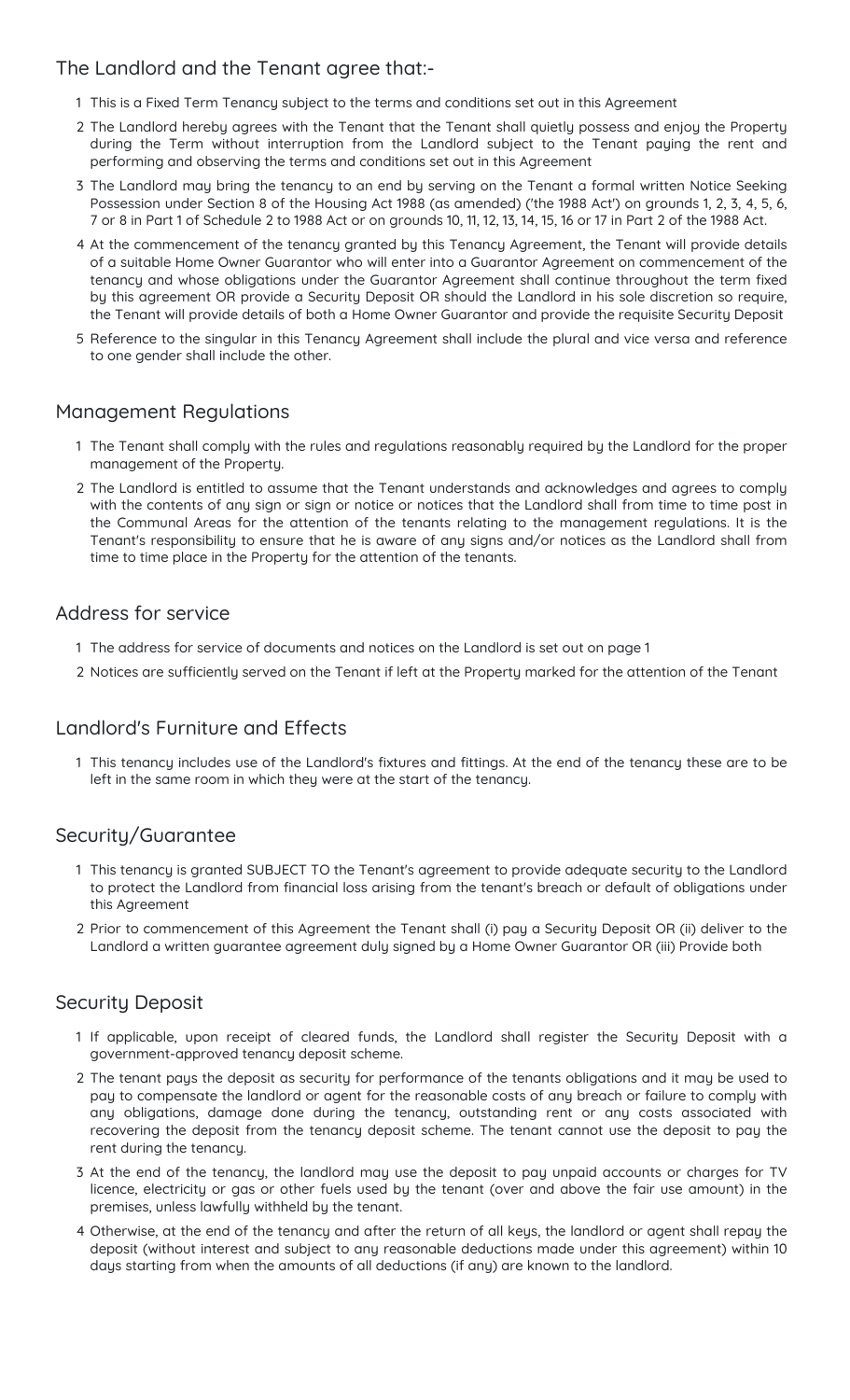## Guarantee

- 1 Prior to commencement of the tenancy, the Tenant shall provide to the Landlord details of a person who is resident in the UK and who is willing to guarantee the Tenant's performance under this Agreement
- 2 The Landlord shall be entitled to demand payment of a Security Deposit from the Tenant in the event that the person nominated by the Tenant to act as guarantor, in the opinion of the Landlord, is not suitable or is otherwise incapable of satisfying the financial obligations that the role of guarantor shall require.
- 3 The Landlord shall be under no obligation to permit the Tenant's occupation of the Property where prior payment of the Security Deposit has not been made or where the Landlord is not in possession a written agreement signed by the Tenant's guarantor.
- 4 I understand that my guarantor's obligations under this Agreement shall commence on the Tenancy Commencement Date and shall continue throughout the period that the property is occupied by the tenant or any licensee and is not limited the term specified in the agreement. The Guarantee will continue throughout the tenancy or any extension/renewal in the property or other properties, or re-grant continuation of the Agreement whether for a fixed term or periodic tenancy and whether it is created by agreement between the landlord and the tenant or by operation of the law or otherwise.

# Communication

1 Where the Tenant has provided to the Landlord an email address the Landlord is entitled to assume that all communication in connection with this Agreement, the Landlord's Property and any other matters concerning the Tenant's occupation of the Landlord's Property is acceptable to the Tenant if sent by email.

## Joint and several liability

1 The Tenant and the Other Occupiers of the Property shall be jointly and severally liable for any breach of the damage, abuse or any breakages to the Landlord's property, fixtures, fittings and effects and cleaning. All such expenditures reasonably incurred by the Landlord shall be charged to the tenants jointly and severally at any time during the term fixed by this Agreement and particularly at the end of the fixed term period.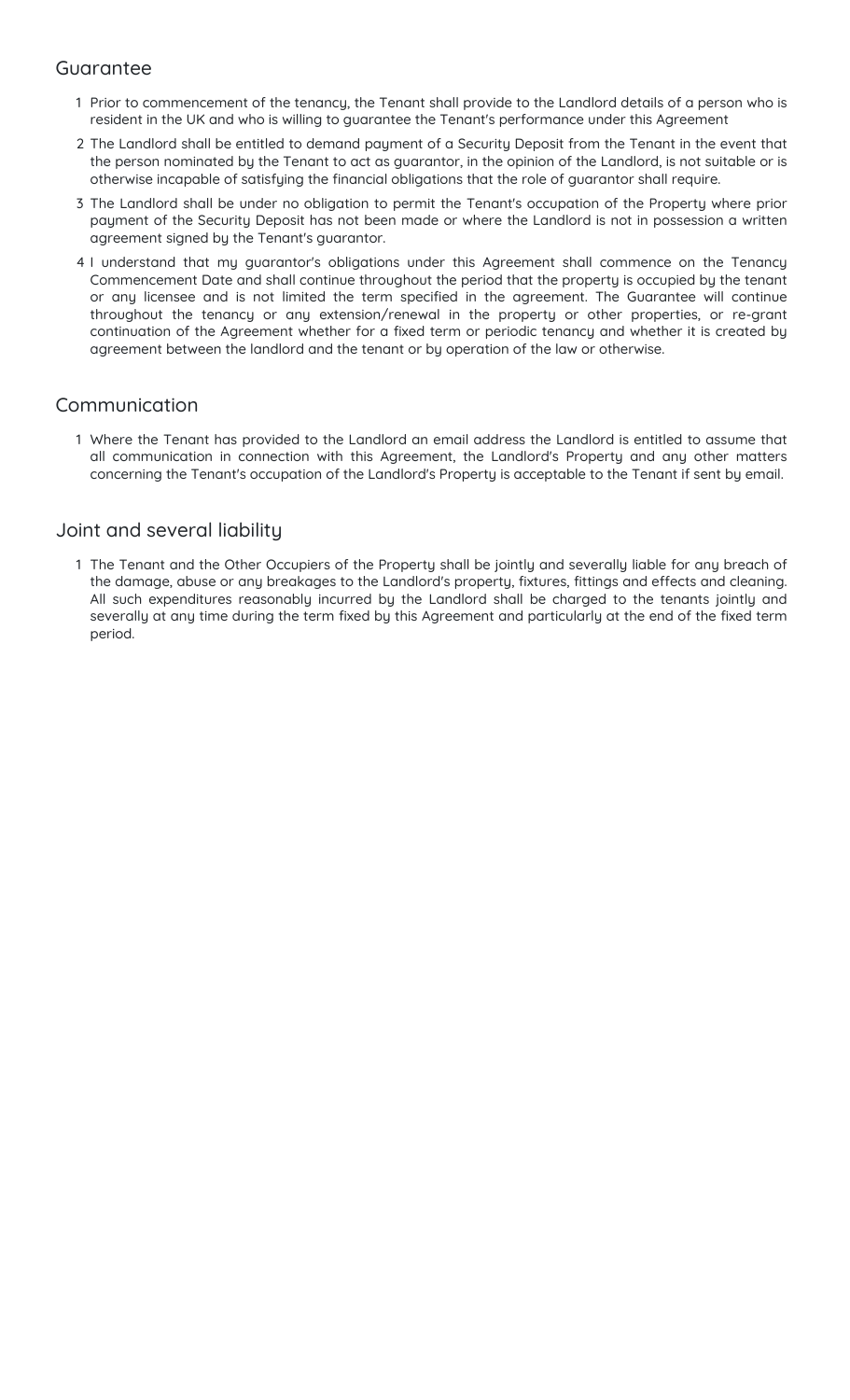# Tenants obligations and responsibilities during the tenancy

1 The Tenant shall maintain the Property and all fixtures, fittings, effects and equipment provided by the Landlord for the Tenant's use and enjoyment in the same state of cleanliness and condition as they are in as at the commencement of the tenancy and to wash and clean all items that should become soiled during the tenancy and replace or reinstate the Landlord's Property and any of the Landlord's fixtures, fittings, effects and equipment that shall become broken, damaged or otherwise unusable as a result of the Tenant's abuse, misuse or neglect.

2 Make good all damages and breakages to the Property and its contents that shall be caused by the act or default of the Tenant or the Tenant's family, agents or invitees and in respect of which the Tenant is responsible

3 Promptly notify the Landlord or the Landlord's agent of any defects to the Property (whether or not caused by any act, default or neglect of the Tenant) of which the Tenant becomes aware

4 Not to cause or allow to cause any obstruction of the Communal Areas and in particular not to leave anything at any time whatsoever in the communal hallways, landings or stairways that may impede the escape of Other Occupiers from the Property in the event of an emergency

5 Not to cause or do anything to cause blockage of the drains and pipes, gutters and channels in or about the property and to take all reasonable precautions to prevent damage occurring to any pipes or other installations to the property that may be caused by frost

6 Not to place or exhibit any notice board or notice visible from outside the Property advertising any profession, trade or business or sale of any goods or services or to carry on any profession, trade or business at or within the Property, or permit anyone else to do so

7 Not to use or possess any illegal substances in the premises or use the premises for any illegal or immoral purposes

8 Not to hang any window box, flags, banners, signs or posters from any window or balcony of the Property so as to be visible from the outside of the building

9 To ensure that the Property is properly aired and ventilated at all times for the prevention of condensation and build-up of black spot mould or similar

10 To comply with any notice served on the Tenant by the Landlord or its agents or representatives and to attend to all repairs or maintenance for which the Tenant is responsible

11 To keep the internal surface of the windows clean

12 Not to keep any dangerous or flammable goods, materials or substances in or on the Property or in the communal areas of the Property. Not to use candles anywhere in the property.

13 Not to paint the internal walls of the Property or carry out any internal or external decorating of the Property at any time unless specifically instructed to do so by the Landlord for the purposes of remedying any breach of the Tenant's obligations under this Agreement

14 Not to use the Property or allow others to use the Property in a way which causes a nuisance, annoyance or damage to the owners and occupiers of any neighbouring, adjoining or adjacent property

15 Not to play any musical instrument, radio or television or make any other noise or sound or cause any other sound or noise to be made so as to be audible outside the Property between the hours of 11pm and 7am and not to operate any washing machine or other machine between the hours of 9pm and 9am.

16 To inform the Landlord promptly of any outbreak of fire or of burglary or attempted burglary

17 To provide the Landlord with a forwarding address at the end of the Tenancy

18 Not to make any structural additions or alterations to the Property

19 To use the Property in a Tenant-like manner

20 Not to leave the Property unoccupied for more than 7 days without prior notification to the Landlord.

21 To use the Property as a private dwelling only and as the main or principal home of the Tenant

22 Not to use the Property as a holiday let or take in any paying guests or lodgers at any time

23 To observe and comply at all times with the Landlord's Anti-Social Behaviour Code (a copy of which can be seen on the landlords website)

24 Not do or permit to be done in or about the Property any act or thing which may render void or voidable the Landlord's policy of insurance or otherwise increase the ordinary insurance premium. NOTE: The Landlord's insurance does not cover the Tenant's possessions. The Tenant must insure his own personal possessions.

25 To permit the Landlord or its agent or contractors or those authorised by the Landlord upon giving at least 24 hours notice in writing (except in the case of an emergency) to enter the Property at all reasonable times for the purpose of inspection and repair.

26 On giving the Tenant 24 hours notice in writing, to allow the Landlord or any person acting on behalf of the Landlord, access to view the Property at reasonable times accompanying a prospective tenant of the property. Please Note: advance notice by the Landlord is not required to be given with regard to the Communal Areas of the Property, access to which areas the Landlord shall be absolutely entitled at all reasonable times as and when required.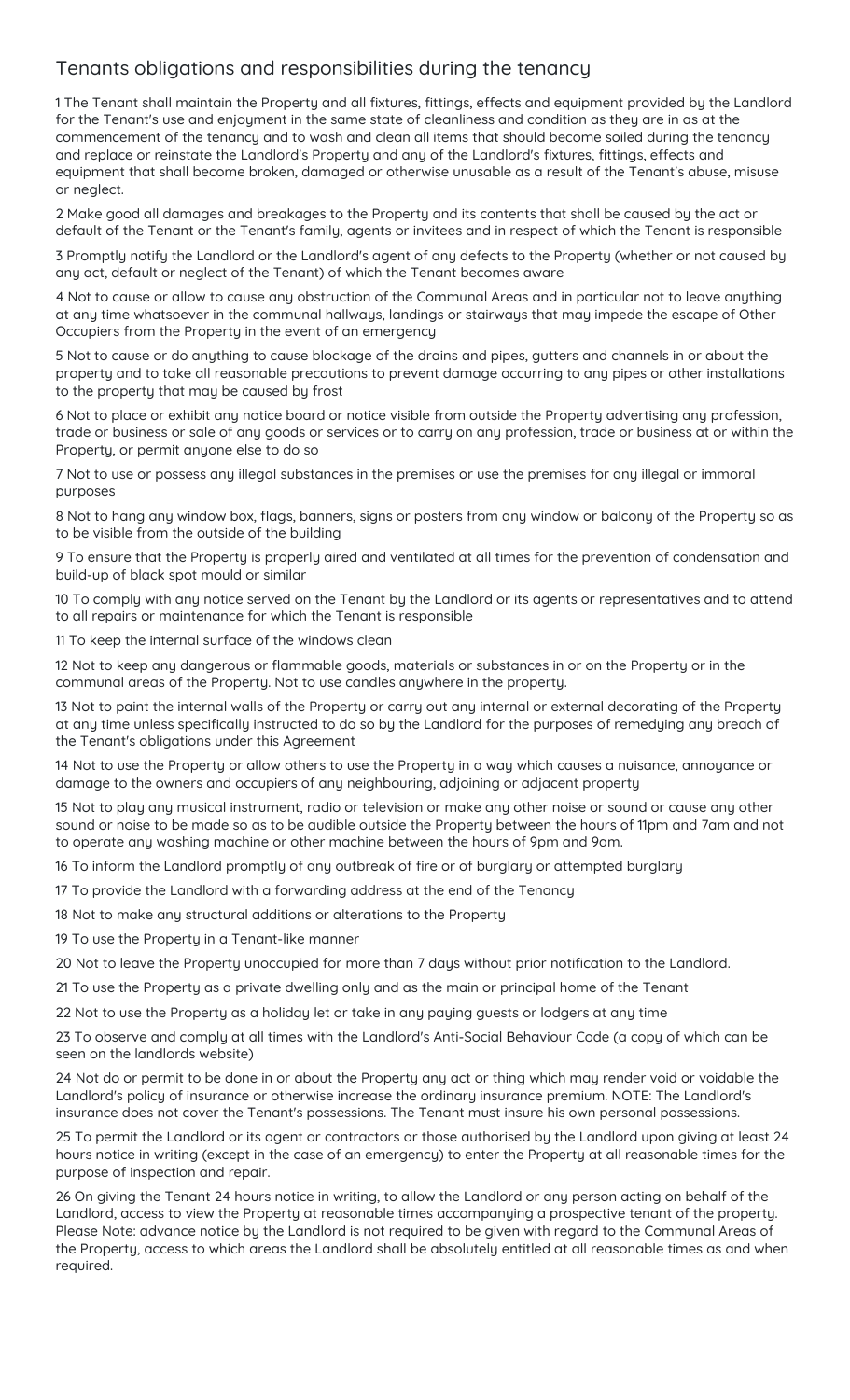27 Not assign, underlet or part with or share possession of the whole or any part of the Property at any time during the tenancy (unless with the landlords permission in writing).

28 Multiple occupancy is not permitted under this Tenancy Agreement at any time or under any circumstances, during the tenancy

29 Comply with the Landlord's checking out procedure which will be notified in writing to the tenant prior to the end of the fixed term.

30 To remove all personal effects and belongings from the Property at the end of the tenancy and be liable for meeting all removal, disposal and/or storage costs and charges reasonably incurred by the Landlord to remove any of the Tenant's personal effects and belongings.

31 Not use the internet connection provided for any immoral or illegal activity.

32 Acknowledge that there is a no smoking policy in force at the property.

33 To compensate the Landlord within 7 days of demand for the reasonable costs incurred by the Landlord in remedying any breach or failure of the Tenant to comply with all the obligations under this Agreement including non-payment of rent.

# Ending the tenancy / surrendering the tenancy

- 1 The Landlord and the Tenant agree that this is a fixed term contract
- 2 The Tenant shall have no entitlement to continue to occupy the Property at the end of the Fixed Term
- 3 The Landlord and Tenant agree that the tenancy shall commence at 15.00 hours on the Commencement Date and shall end at Midday on the last day of the Fixed Term as set out on Page 1 of this Agreement.
- 4 The Tenant will meet the Landlord or his representative at the Property to carry out a formal checkout. We reserve the right to charge for any costs incurred by the landlord if the Tenant fails to meet with us for a formal handover.
- 5 At the end of the Fixed Term the Tenant shall give vacant possession of the Property to the Landlord
- 6 The Tenant is not entitled to unilaterally surrender this Agreement
- 7 The Landlord's agreement to the surrender of this Agreement shall be subject to the Tenant, at its own cost, taking all reasonable steps to re-advertise the Property as being available to let and introducing a suitable replacement student tenant to the Landlord or the Landlord's agent.
- 8 In cases where a tenant enlist the agencies services for advertising, viewing and any general support in identifying a replacement, the tenant will be liable for a minimum cost of £200 (two hundred pounds). In addition to the standard cost of novation.
- 9 The Tenant shall remain liable for all rent and other sums properly due and payable to the Landlord under this Agreement until the date of the formal surrender
- 10The date of formal surrender shall be the date upon which a replacement tenant takes occupation of the Property under the terms of a Tenancy Agreement granted by the Landlord
- 11 In consideration of the Landlord's agreement to the surrender of this Agreement, the Tenant shall pay to the Landlord the sum of £50 (fifty pounds) and such sum shall cover the Landlord's reasonable costs for producing the formal surrender deed and all administration in connection with the granting of a new tenancy.
- 12Once the Tenant has formally surrendered the tenancy, the Landlord shall have full rights of possession of the Property under Section 5 of the Housing Act 1988 and the Tenant shall have no right to make any claim or accusation against the Landlord for unlawful eviction.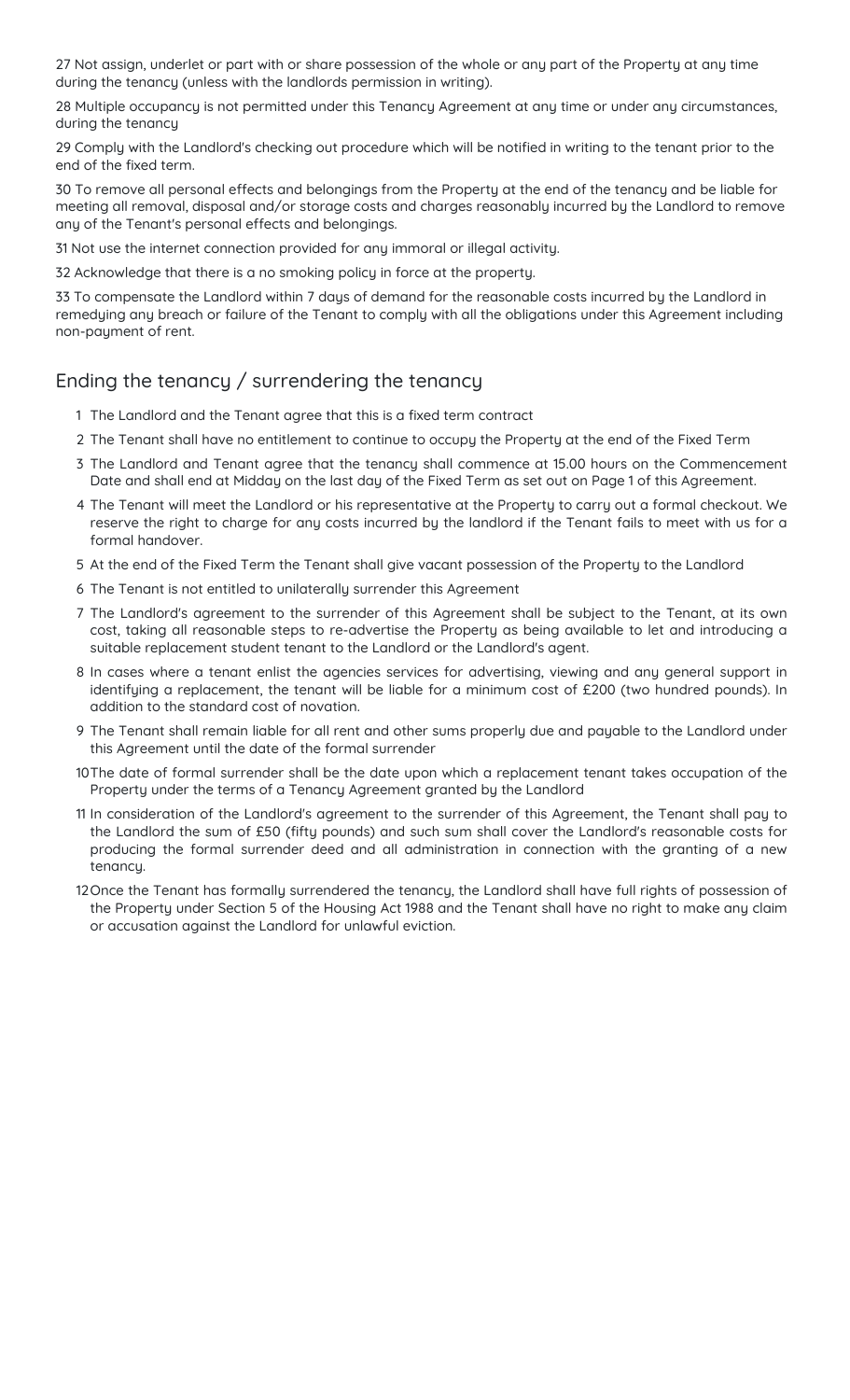#### Landlord's entitlement to take back possession of the Property

- 1 The Housing Act 1988 provides 17 grounds on which the Landlord may seek possession of his Property before the fixed term of the tenancy has come to an end
- 2 In the event of a breach by the Tenant of any of the Tenant's obligations under this Agreement, in respect of which the Tenant fails to remedy, the Landlord shall be entitled to serve notice on the Tenant under Section 8 of the Housing Act
- 3 The notice shall confirm the Landlord's intention to seek possession of the Property and shall set out the ground or grounds upon which possession is sought and the reasons why the Landlord is relying on those particular grounds.
- 4 The Tenant shall be required to remedy the breach on or before the expiry date set out in the notice
- 5 In the event that the Tenant fails to remedy the breach, the Landlord shall make an application to the Court for a Possession Order.
- 6 The landlord may (whether any rent due has been legally demanded or not) re-enter the premises and bring the tenancy to an end under ground 8 in part 1 of schedule 2 to the Housing Act 1988 or on any one or more of the grounds in part II of that schedule other than ground 9 or ground 16 without prejudice to any other rights and remedies of the landlord.
- 7 The landlord hereby gives notice to the tenant pursuant to section 48 (1) of the landlord and tenancy act 1987 that notices (including notices in proceedings) may be served on the landlord at the address of the landlord specified above.
- 8 Ground 1 and 2 notices : The landlord hereby give notice to the tenant that the landlord is the owneroccupier of the property within the meaning of ground 1 of part 1 of the schedule 2 of the Housing Act 1988 and that possession of the property may be recovered under ground 1 of part 1 of schedule 2 aforesaid of the said Housing Act 1988 as amended by any act or acts and the tenant upon signing the agreement acknowledges that they have received such notice. The landlord hereby gives notice to the tenant that possession of the property might be recovered under ground 1 and 2 of part one of schedule 2 of the Housing Act 1988 namely the property is subject to a mortgage granted prior to the tenancy and the mortgagee is entitled to exercise a power of sale and to require possession of the property for the purpose of disposing of it with vacant possession in exercise of the power.

## Rent, interest & costs for breach of failure to comply with Tenants obligations

The Tenant shall:-

- 1 Pay the rent on the due dates and in the manner set out in this agreement and shall not make any unlawful deductions
- 2 Pay interest on any rent in arrears for 14 days or more at the rate of 8% per annum calculated from the date upon which the Rent was due for payment until the payment date
- 3 Pay a fee of £25.00 to cover the Landlord's bank charges incurred in the event that any payments due to the Landlord by the Tenant are dishonoured by the Tenant
- 4 Indemnify the Landlord from any loss arising from any claim made against the Landlord as a consequence of any breach by the Tenant of any of the Tenant's obligations under this Agreement
- 5 Pay, unless a court orders otherwise, the Landlord's reasonable legal costs and expenses (including VAT) properly incurred in enforcing any of the Terms in this Agreement

#### Locks and keys and security

- 1 The Tenant shall not, without the prior written consent of the Landlord, add any new locks or change existing locks to the Property
- 2 In the event that the locks to the Property are changed due to any act, omission or fault of the Tenant, the Tenant will pay all reasonable costs incurred by the Landlord in providing such new locks and (if appropriate in the circumstances) replacement keys to all Other Occupiers within the Property together with additional and/or spare keys as the Landlord, in his discretion, shall consider appropriate and necessary.
- 3 The Tenant shall return the keys to the Property to the Landlord at the end of the tenancy. The Tenant shall pay the Landlord's reasonable charges for securing the Property against re-entry where keys are not returned. A charge may be made for non-return of keys or for providing a replacement set (minimum charge £25.00).
- 4 The Tenant shall keep the doors of the Property locked and secure at all times when not in the Property for the purposes of the safety and security of the Tenant personally and all Other Occupiers and any theft of the Landlord's property or effects shall be the responsibility of the Tenant failing to act in accordance with this provision and the Tenant shall be liable for any damage to the Property arising from the Tenant's failure to comply with this provision.